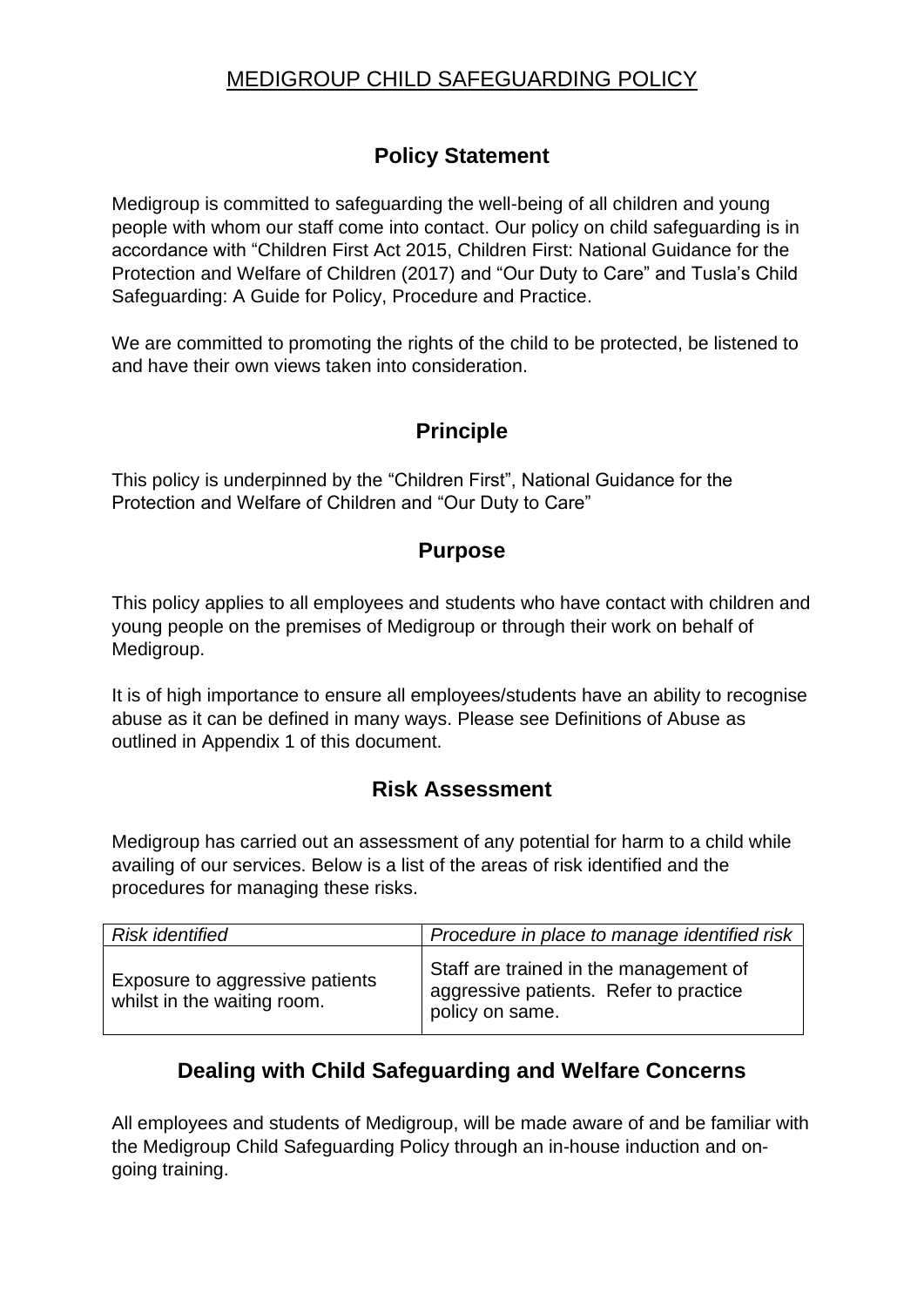All staff and students will sign up to the overall child safeguarding policy of Medigroup. The Designated Liaison Person acts as a liaison with outside agencies and a resource person to any staff member or student who has child safeguarding concerns. The Designated Liaison Person is responsible for reporting allegations or suspicions to the Child and Family Agency Tusla or An Garda Siochana. (See Children First 3.3)

Medigroup has put in place a standard reporting procedure for dealing with disclosures, concerns or allegations of child abuse. The medical centre has appointed a Designated Liaison Person who will be Dr. Denis O'Sullivan

#### **Reporting procedure for dealing with disclosures, concerns or allegations of child abuse.**

- 1. The employee or student who has received a disclosure of child abuse or who has concerns about a child should bring them to the attention of the Designated Liaison Person immediately.
- 2. Under no circumstances should a child be left in a situation that exposes him or her to harm or of risk to harm pending Tulsa intervention. In the event of an emergency where you think a child is in immediate danger and you cannot get in contact with Tusla, you should contact the Gardaí. This may be done through any Garda station.
- 3. Where the Designated Liaison Person considers that a child safeguarding or welfare concern meets the reasonable grounds for concern criteria outlined below, then the Designated Liaison Person can refer to Tusla. A guide for reporting Child Protection Welfare and Concerns can be viewed at the network drive location \MEDI-RAID\Documents\Management in Practice\Child Safeguarding or the Tusla website http://www.tusla.ie/children-first/publicationsand-forms/

### **Examples of reasonable grounds for concern are:**

- specific indication from the child that he/she was abused;
- an account by the person who saw the child being abused;
- evidence, such as an injury or behaviour which is consistent with abuse and unlikely to be caused in another way;
- an injury or behaviour which is consistent with abuse and with an innocent explanation but where there are corroborative indicators supporting the concern that it may be a case of abuse. An example of this would be a pattern of injuries, an implausible explanation, other indications of abuse, dysfunctional behaviour;
- Consistent indication over a period of time that a child is suffering from emotional or physical neglect. See Appendix 1 or also visit http://www.tusla.ie/children-first/publications-and-forms/
- 4. Where the Designated Liaison Person remains uncertain he/she should contact the Child and Family Agency Tusla for informal advice relating to the allegation, concern or disclosure.
- 5. The Designated Liaison Person will ensure that the parents/ carers are informed that a report/referral had been made to Tusla. The Designated Liaison Person will make an appointment with parents to inform them that the report has been made to Tusla unless to do so would be likely to endanger the child.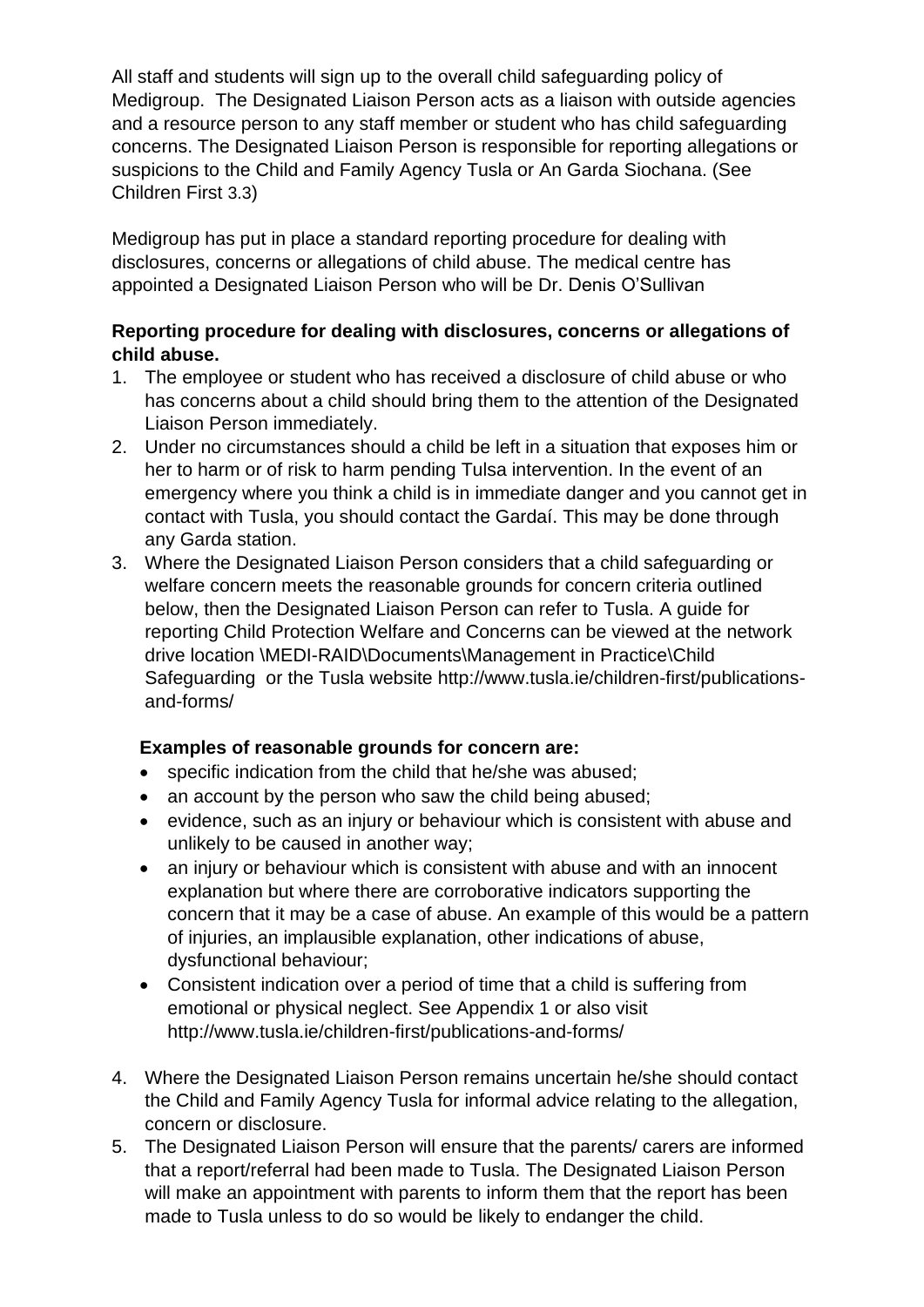- 6. After consultation with the Duty Social Worker the Designated Liaison Person will then take one of two options:
	- a) Report the allegation, concern or disclosure to the relevant authority (e.g. Tusla, An Garda Síochána, etc.) using the standard reporting form from Children First (copy available at network location [\\MEDI-](file://///MEDI-) RAID\ Documents\Management in Practice Documents\Child Safeguarding) and in the case of out of hours or immediate danger contact An Garda Siochana.
	- b) In those cases where Medigroup decides not to report concerns to Tusla or An Garda Siochana, the individual employee or student who raised the concern should be given a clear written statement of the reasons why Medigroup is not taking such action. The employee or student should be advised that if they remain concerned about the situation, they are free as individuals to consult with, or report to, the Tusla or An Garda Siochana. The provisions of the Protections for Persons Reporting Child Abuse Act 1998 apply once they communicate 'reasonably and in good faith' (see Paragraph 3.10.1 of Children First National Guidance for the Protection and Welfare of Children).

In making a report on suspected or actual child abuse, the Designated Liaison Person must ensure that the first priority is always for the safety and welfare of the child/young person and that no child/young person is ever left in a situation that could place a child/young person in immediate danger.

#### **How to Make a Report**

If the report is in relation to the safety and welfare of children / young people, the report should be made to the Designated Liaison Person in Medigroup.

#### **Guiding principles to reporting child abuse:**

- The safety and well-being of the child or young person must take priority;
- Reports should be made without delay to the Child and Family Agency Tusla, Local Health Office area where child resides.
- A suspicion, which is not supported by an objective indication of abuse or neglect, would not constitute a reasonable suspicion or reasonable grounds for concern.

However, these suspicions should be recorded or noted internally by the Designated Liaison Person as future suspicions may lead to the decision to make a report and earlier suspicions may provide important information for the statutory child protection agency or An Garda Siochana.

#### **Who can make a report to Medigroup**

Reports can be made by:

- Children / young people;
- Parents / guardians;
- Employees, students of Medigroup;
- Other advocates on behalf of children / young people.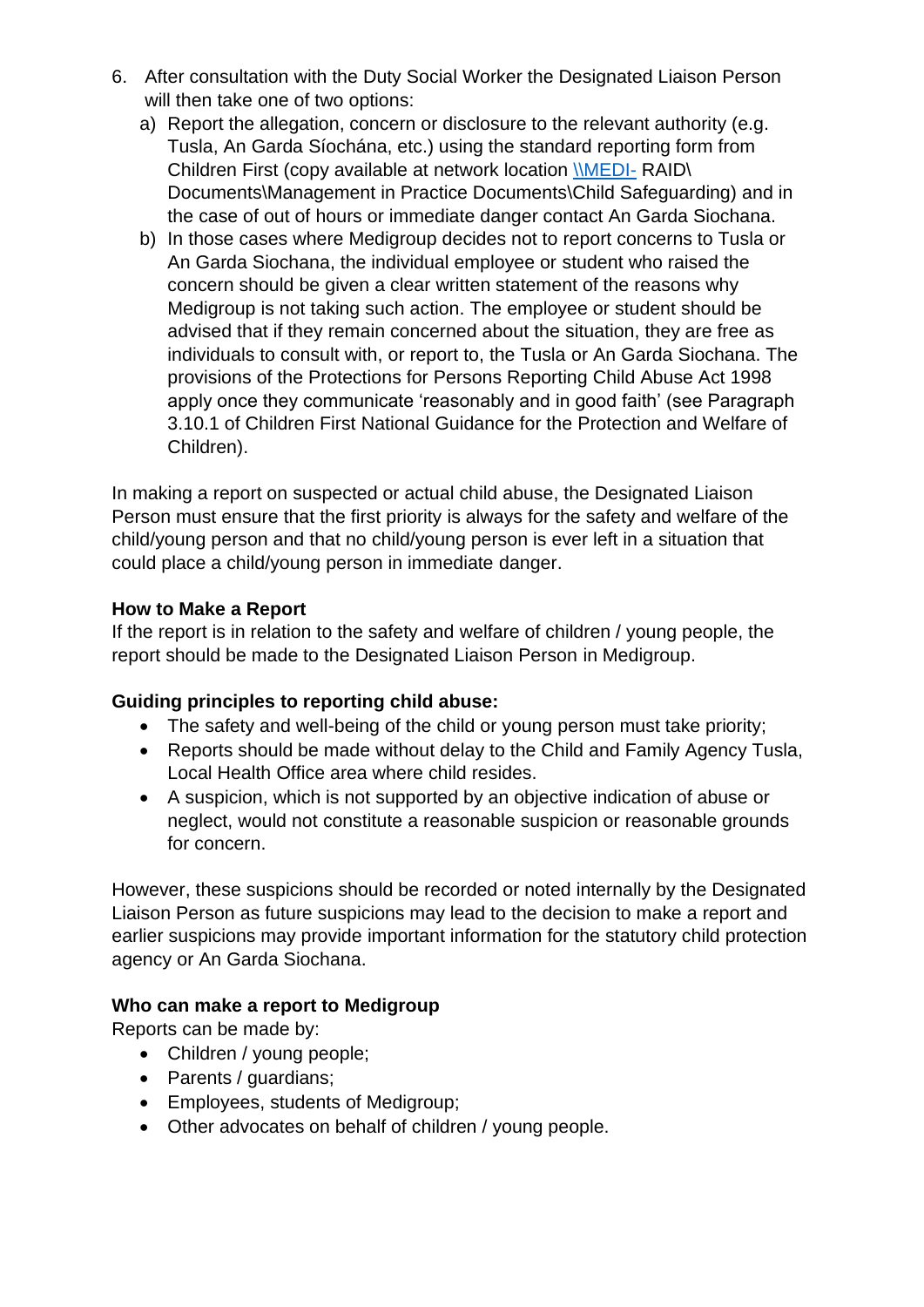### **How to Handle a Report of Abuse by a Child / Young Person**

- In the event of a child / young person disclosing an incident of abuse it is essential that this is dealt with sensitively and professionally by the employee / student involved. In such circumstances, the employee / student should:
- React calmly;
- Listen carefully and attentively: take the young person seriously:
- Reassure the young person that they have taken the right action in talking to you;
- Do NOT promise to keep anything secret;
- Ask questions for clarification only. Do not ask leading questions, this is not an interview, but rather receiving a disclosure from a child;
- Check back with the child/young person that what you have heard is correct and understood;
- Do not express any opinions about the alleged abuser;
- Record the conversation as soon as possible, in as much detail as possible. Sign and date the record;
- Ensure that the child/young person understands the procedures which will follow;
- Pass the information to the Designated Liaison Person do not attempt to deal with the problem alone;
- Treat the information confidentially.

### **Retrospective Disclosures by Adults**

Parents and staff who are working with children and young adults or who attend child safeguarding training may disclose abuse which took place during their childhood. A disclosure of abuse by an adult which took place during their childhood must be noted or recorded.

In these cases it is essential that consideration is given to the current risk to any child who may be in contact. If any risk is deemed to exist to any child who may be in contact with the alleged abuser, a report of the allegation should be made to the Child and Family Agency Tusla without delay. A form for reporting Retrospective Abuse is available at network location [\\MEDI-](file://///MEDI-) RAID\ Documents\Management in Practice Documents\Child Safeguarding).

Investigation of disclosures by adult victims of past abuse frequently uncovers current incidents of abuse and is therefore an effective means of stopping the cycle of abuse.

An increasing number of adults are disclosing abuse that took place during their childhoods. Such disclosures often come to light when adults attend counselling. It is essential to establish whether there is any current risk to any child who may be in contact with the alleged abuser revealed is such disclosures.

If any risk is deemed to exist to a child who may be in contact with an alleged abuser, the Designated Liaison Person should report the allegation to the Child and Family Agency Tusla without delay.

**The National Counselling Service** is in place to listen to, value and understand those who have been abused in childhood. The service is a professional, confidential counselling and psychotherapy service and is available free of charge in all regions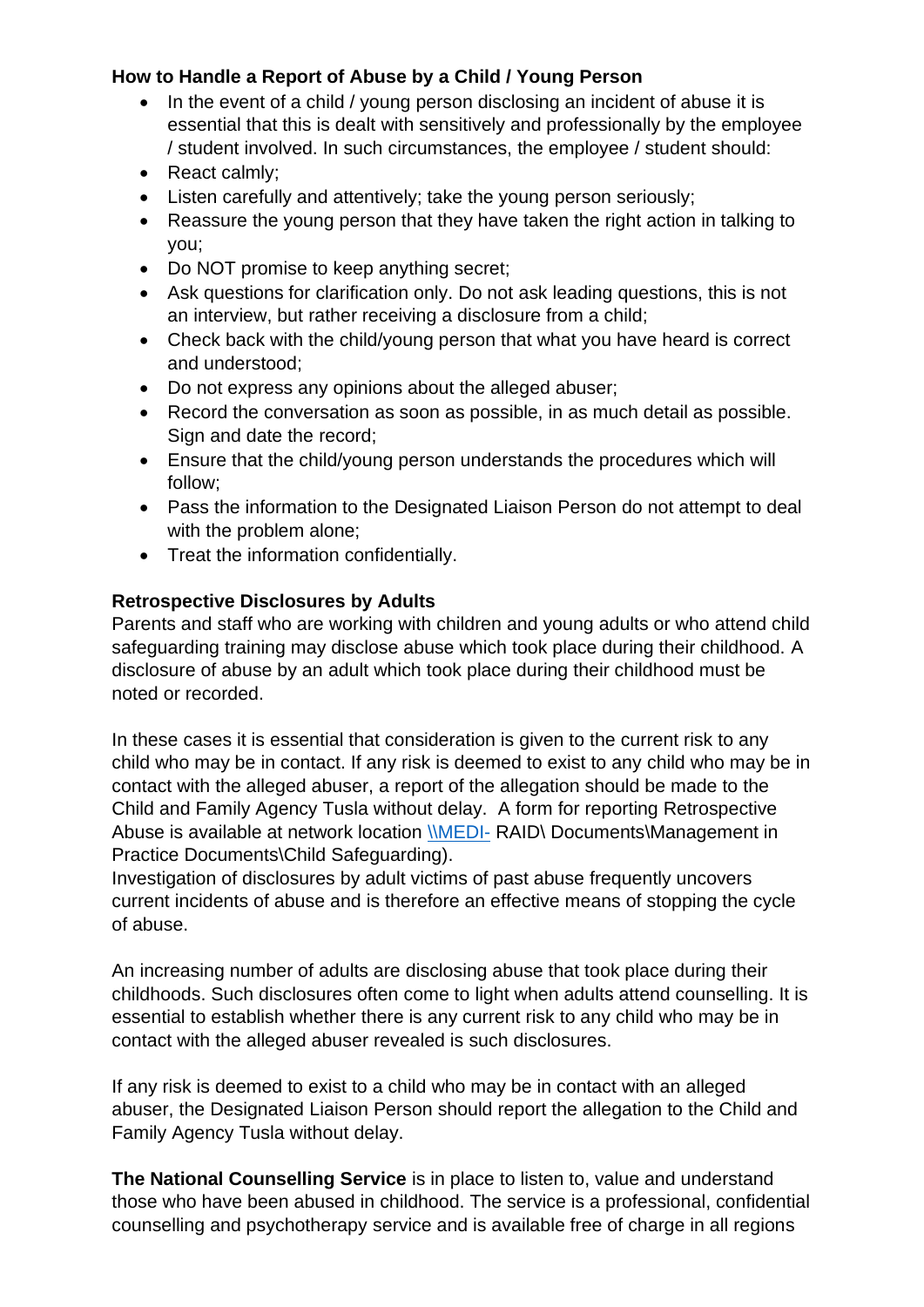of the country See

(http://www.hse.ie/eng/services/list/4/Mental\_Health\_Services/National\_Counselling\_ Service/). The service can be accessed either through healthcare professionals or by way of self-referral.

### **Protections for Persons Reporting Child Abuse Act, 1998**

Medigroup wish to draw the attention of the staff and students to the Act "Protection for Persons Reporting Child Abuse Act", 1998 provides immunity from civil liability to persons who report child abuse "reasonably and in good faith" to Tusla or An Garda Síochána. Section 3(1) of the Act states:

"A person who, apart from this section, would be so liable shall not be liable in damages in respect of the communication, whether in writing or otherwise, by him or her to an appropriate person of his or her opinion that—

- a child has been or is being assaulted, ill-treated, neglected or sexually abused, or
- a child's health, development or welfare has been or is being avoidably impaired or neglected, unless it is proved that he or she has not acted reasonably and in good faith in forming that opinion and communicating it to the appropriate person".

This protection applies to Medigroup and to individuals.

## **Designated Liaison Person**

### **Identity of Designated Liaison Person**

Medigroup's nominated Designated Liaison Person is Dr Denis O'Sullivan, and Medigroup's Deputy Designated Liaison Persons will be Dr Fiona Monahan.

#### **Role of the Designated Liaison Person**

The Designated Liaison Person in Medigroup is Dr Denis O'Sullivan and has the ultimate responsibility for ensuring that the child safeguarding and welfare policy is promoted and implemented.

The role of the Designated Liaison Person involves the following duties:

- To be familiar with "Children First", National Guidance for the Protection and Welfare of Children and "Our Duty to Care", the principles of good practice for the protection of children & young people and to have responsibility for the implementation and monitoring of the child safeguarding and welfare policy;
- Medigroup Designated Liaison Person provides support to staff members who are dealing with/have dealt with a child safeguarding concern or disclosure;
- To receive reports of alleged / suspected or actual child abuse and act on these in accordance with the guidelines;
- To ensure that training is provided for all new and existing Medigroup staff on the child safeguarding policy;
- To build a working relationship with the Child and family Agency Tusla, An Garda Síochána and other agencies, as appropriate;
- To ensure that supports are put in place for the young person, employees or students in cases of allegations being made;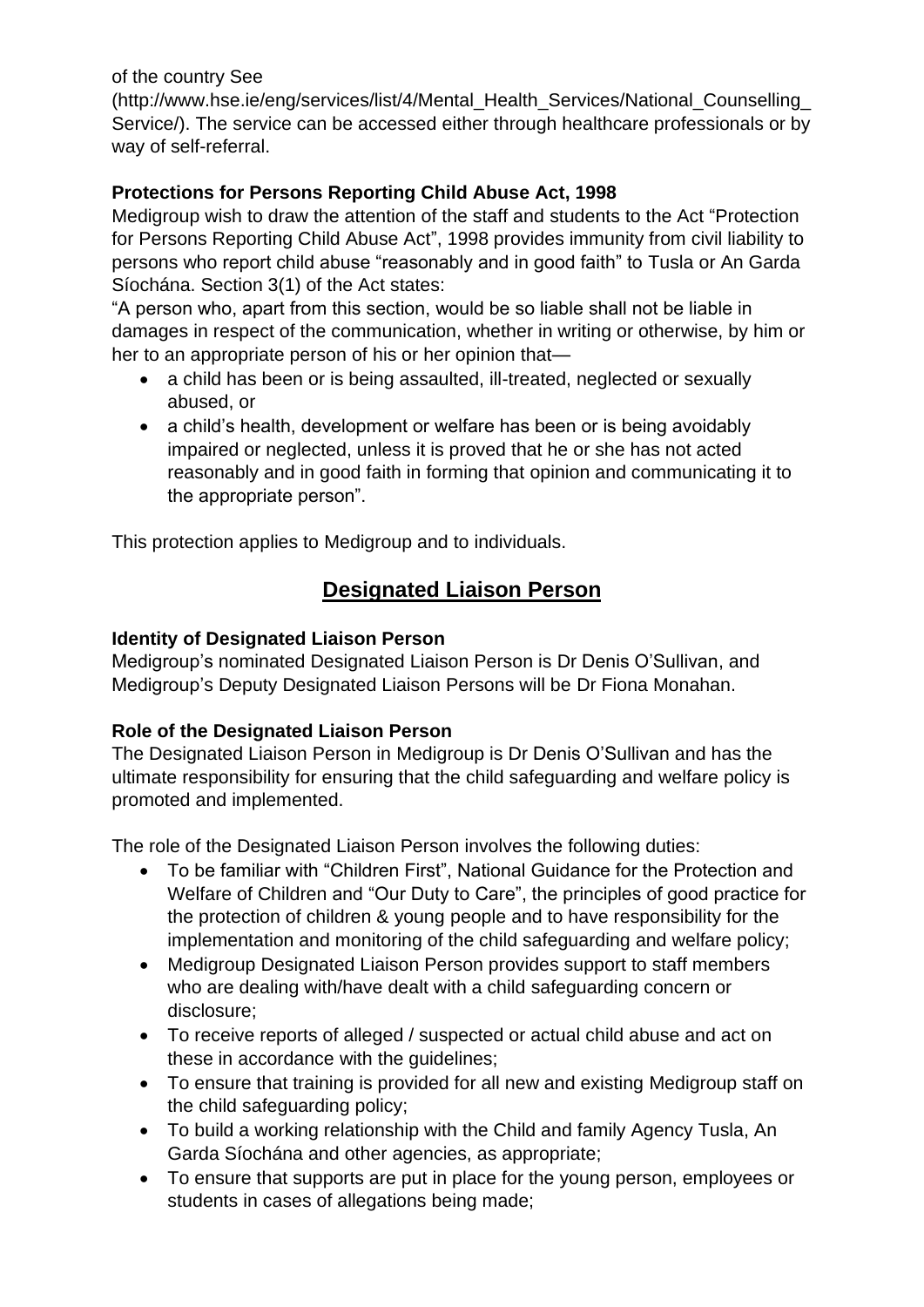- To keep up to date and undertake relevant training on child safeguarding policy and practice, in order to ensure the relevance and appropriateness of Medigroup policy and procedures in this area;
- To review Medigroup policy and procedures on child safeguarding on an annual basis and amend as appropriate;
- To ensure that systems are in place for recording and retaining all relevant documentation in relation to child safeguarding issues.

# **Confidentiality**

In matters of child abuse, an employee / student should never promise to keep secret any information which is divulged. It should be explained to the child/young person that this information cannot be kept secret but only those who need to know in order to safeguard the child, will be told.

It is essential in reporting any case of alleged / suspected abuse that the principle of confidentiality applies. The information should only be shared on a 'need to know' basis which means sharing information with persons who have a need to know in order to safeguard a child/young person and is not a breach of confidentiality and the number of people that need to be informed should be kept to a minimum.

If an employee has any doubt as to whether a report should be made, he / she should consult with the Medigroup Designated Liaison Person.

# **Record Keeping**

Under the Data Protection Act every person has a right to establish the existence of personal data, to have access to any such data relating to him and to have inaccurate data rectified or erased.

The Medigroup Data Controller will ensure that data that is collected fairly, is accurate and up to-date, is kept for lawful purposes and is not used or disclosed in any manner incompatible with those purposes. All data in relation to child protection records collected must be stored in a safe and confidential manner in a secure locked cabinet.

This will be kept in the office of the Designated Liaison Person. Only the Designated Liaison Person and the Deputy Designated Liaison Person will have access to this information.

# **Recruitment and Child Safeguarding**

All advertisements, screening and recruitment for vacant posts within Medigroup will reflect the childcare service's commitment to equality. We will ensure that interviewers conduct interviews in a non-discriminatory way. Interviews will be undertaken by a minimum of two representatives of Medigroup using an agreed set of questions. All assessments and workplace tests, including psychometric testing for job applicants and performance assessments for employees, will be conducted in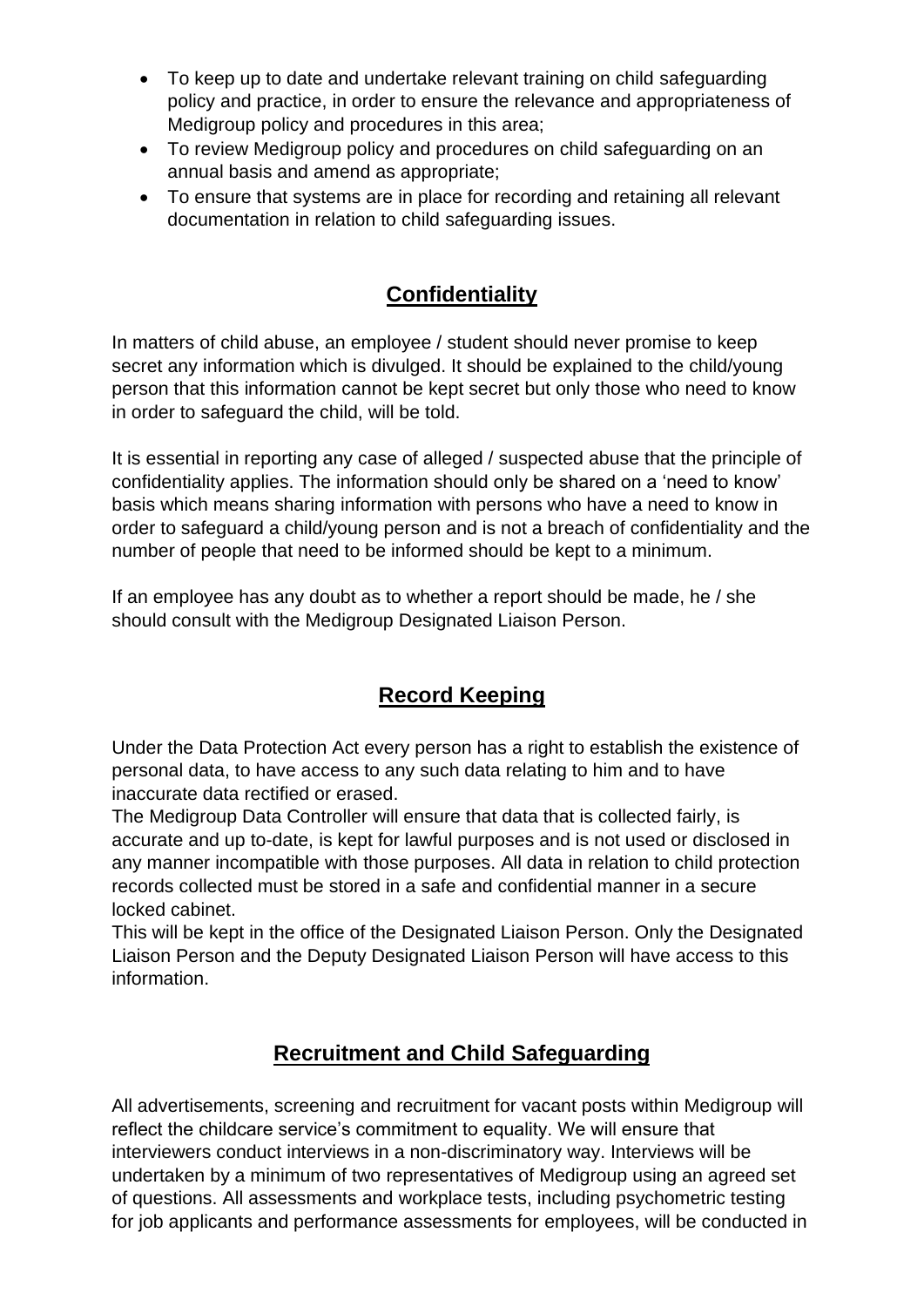a fair and non-discriminatory way, bearing in mind the principles of equality of opportunity. Advertisements will be posted on the Medigroup website, recruitment websites and newspapers where applicable (national or local). All applicants will be provided with:

- Details of Medigroup
- A Job Description and Person Specification

A minimum of two references (one from the most recent employer) will be taken up followed by a telephone reference check using Medigroup Reference Check for same.

References should be in writing and no references from family or relatives will be accepted.

Successful candidates will be offered a Contract of Employment in accordance with Employment legislation requirements and each contract will include a probationary period. All employees' contracts will include signing up to the Medigroup Child Safeguarding Policy.

These guidelines will apply both to the recruitment of new employees and to the selection of internal candidates for promotion or job change.

Medigroup will not employ or involve a student or any person to work with children or young adults who has a criminal conviction for violent crime, sexual crime, drugs related offences, or any other offences deemed inappropriate in relation to work with children.

All workers employed, contracted to work, or on placement, to work with children through Medigroup will be required to sign a declaration form outlining any previous criminal convictions and granting permission for vetting from An Garda Síochána to be sought. Garda Vetting will be undertaken for all staff in Medigroup who have interaction with children / vulnerable persons.

## **Guidelines for Management of Staff**

Medigroup hold monthly meetings where Child Safeguarding is a constant on the agenda. Formal Support & Supervision meetings take place more frequently if the workload requires it. Informal support & supervision is available to staff members as requested or as required. Full Team Meetings take place at a minimum of twice per year. Individual teams meet fortnightly as work demands require.

In accordance with the Medigroup staff handbook all staff undergo an induction process including the Child Safeguarding Policy and will confirm in writing that the induction process has taken place.

Medigroup Child Safeguarding Policy will be rolled out to existing staff through an inhouse training programme. On-going training will be provided following annual review or statutory/ guideline changes.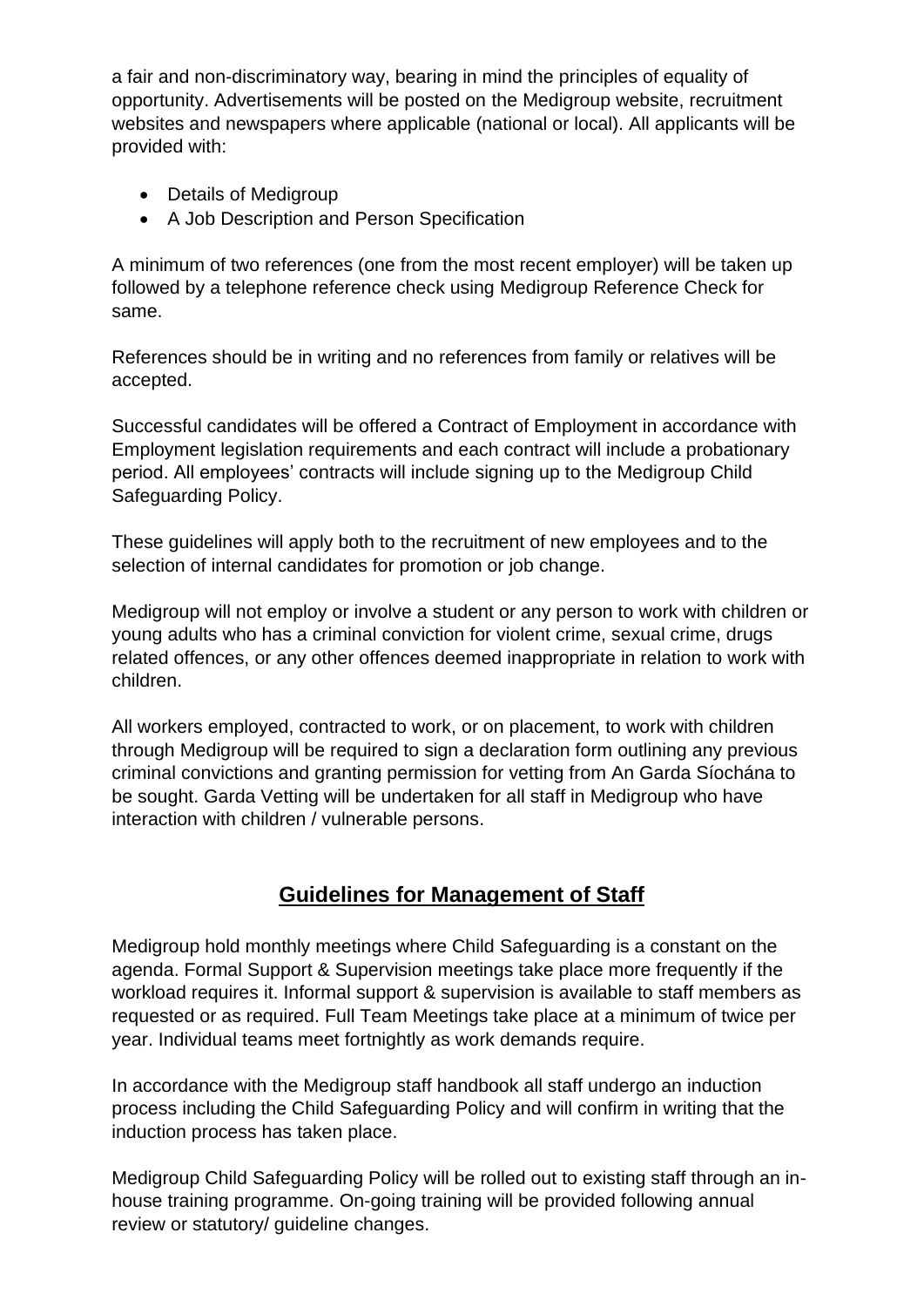# **Allegations Against an Employee/Student**

Upon receipt of an allegation, the Designated Liaison Person will notify the GP Partners. If the allegation relates to a staff member, the Designated Liaison Person will notify the GP Partners of the allegation. If the allegation relates to the Designated Liaison Person, then the Deputy Designated Liaison Person will notify the GP Partners.

If an allegation is made against an employee, the Designated Liaison Person or the Deputy Designated Liaison Person, in these situations there are two parts to the process, i.e. dealing with the allegation of abuse and dealing with the employee/student. Where possible these two pieces should be dealt with by two different people.

There are two different procedures to be followed:

#### **1. The reporting procedure in respect of the child**

- a) The safety of the child is the first priority of Medigroup and all necessary measures will be taken to ensure that the child and other children/young people are safe.
- b) The Designated Liaison Person will deal with the procedure involving the child/young person and the reporting to the Child and Family, Tusla.

#### **2. The procedure for dealing with the worker**

- a) The Designated Liaison Person and a nominated GP Partner will work in close co-operation with each other and with the HSE and An Garda Siochana.
- b) If a formal report is being made, the nominated GP Partner, will notify the employee that an allegation has been made and what the nature of the allegation is. The employee has a right to respond to this and this response should be documented and retained. Furthermore, Medigroup will ensure that the principle of 'natural justice' will apply whereby a person is considered innocent until proven otherwise.
- c) The nominated GP Partner, will suspend the employee / student with pay (where appropriate). In the case where the worker is not suspended the level of supervision of the worker will be increased.
- d) The nominated GP Partner, will liaise closely with the HSE Children and Family Services/An Garda Siochana to ensure that the actions taken by Medigroup will not undermine or frustrate any investigations.
- e) The protective measures which can be taken to ensure the safety of children and young people can include the following:
	- suspension of duties of the person accused,
	- re-assignment of duties where the accused will not have contact with children / young people,
	- working under increased supervision during the period of the investigation,
	- or other measures as deemed appropriate.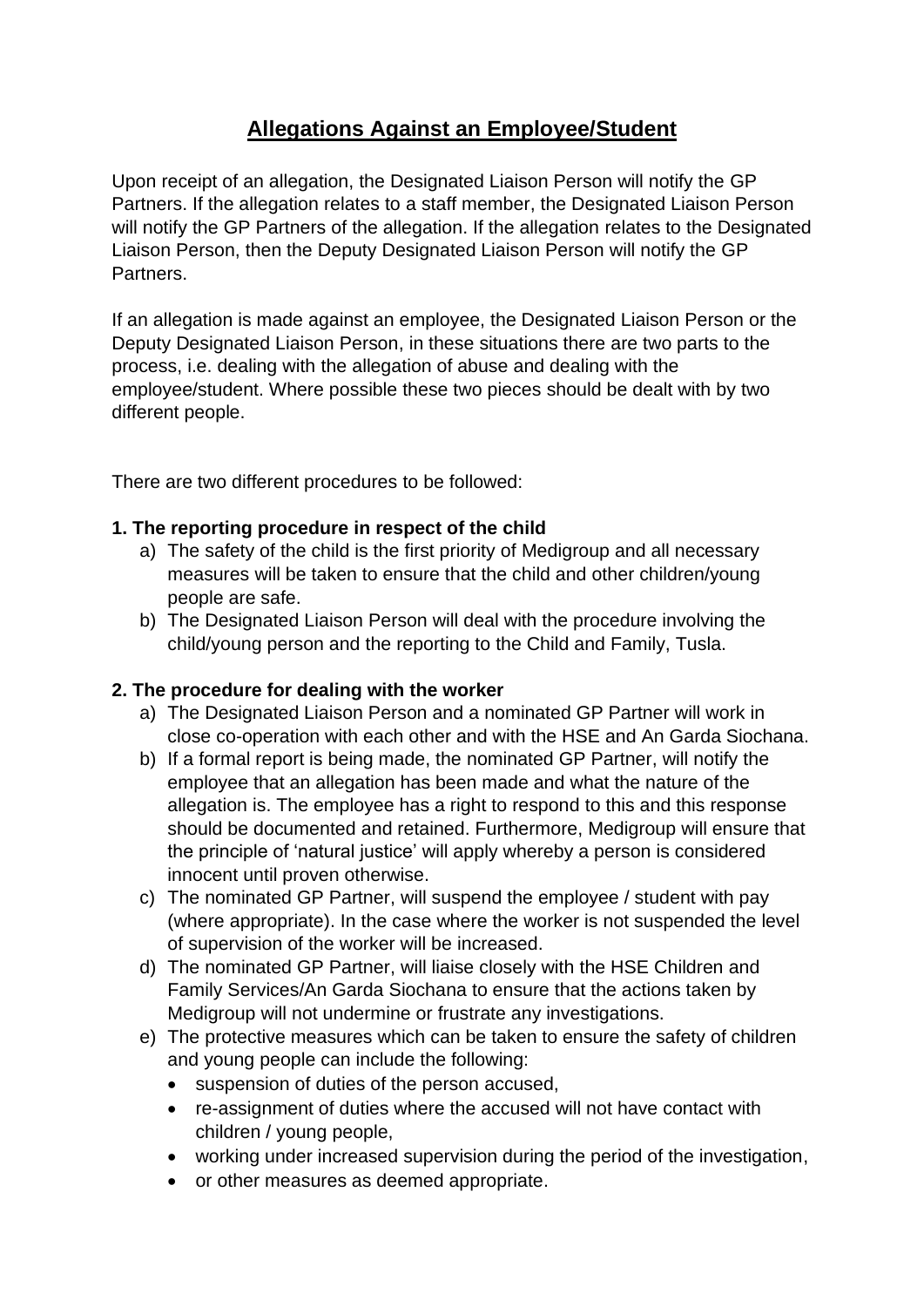# **Code of Behaviour**

- All employees and students of Medigroup must make themselves aware of the medical centres' good practice guidelines and must be familiar with the overall child safeguarding policy of Medigroup and sign up to it;
- Parents of children involved with our work must be informed of our policy and procedures;
- Medigroup has appointed a Designated Liaison Person to deal with any complaints or issues arising which concern the safety or welfare of any child / young person (see above for identity of the Designated Liaison Person of Medigroup). This person is appropriately trained and familiar with the procedures to be followed in the event of an allegation, concern or disclosure of child abuse;
- Medigroup has put in place an anti-bullying policy. Medigroup will not tolerate any bullying behaviour by children/young people or adults and will deal with any incidents immediately in accordance with the DCYA anti-bullying policy when working with children and young people. Where bullying amounts to any form of abuse it will be treated as such and be recorded and reported as appropriate;
- Medigroup staff show respect and understanding for the rights, safety and welfare of the children and young people;
- Medigroup has put in place a complaints procedure,
- Employees and students should avoid working in isolation with children and favouritism.
- Medigroup respects and promotes the principles of equality and diversity and works with all children in a culturally sensitive way within the context of the Irish Constitution and law and the UN Convention on the Rights of the Child i.e. staff should never physically punish or be in anyway verbally abusive to a child, nor should they ever tell jokes of a sexual nature in the presence of children.

Medigroup will review their Child Safeguarding Policy on an annual basis. The next review will take place in April 2019. Notification of our policy and any changes devised will be displayed on the Medigroup Staff and Parents Noticeboard/ website.

Date: 04/11/2021

Signed by: Elaine Walsh on behalf of the GP Partners

This Policy will be reviewed on 01/11/2023 in collaboration with staff.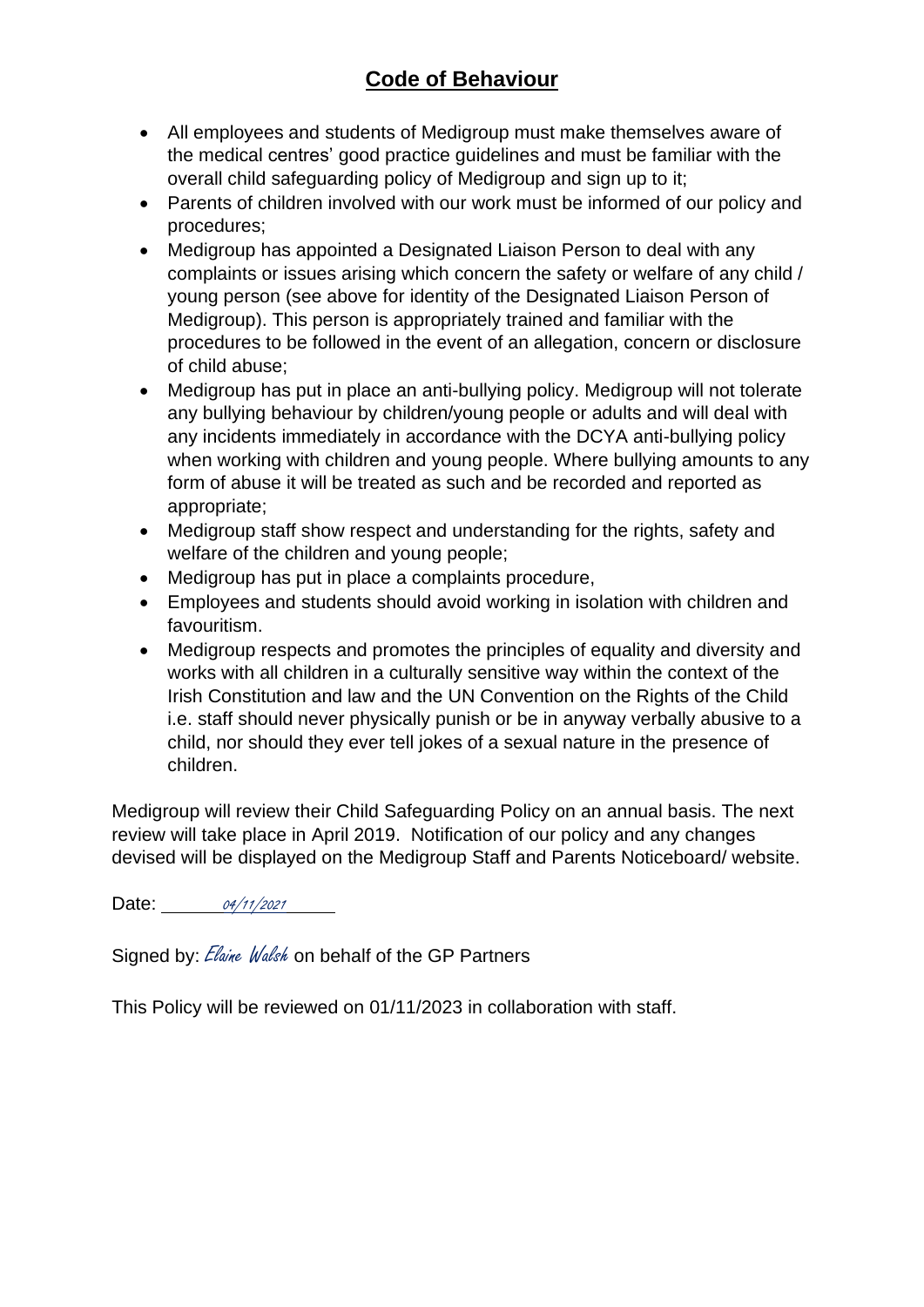# **Appendix 1.**

## **Definition of Child Abuse**

Child abuse is complicated and can take different forms, but usually consists of one or more of the following signs and symptoms:

Neglect can be defined in terms of an omission where the child suffers significant harm or impairment of development by being deprived of food, clothing, warmth, hygiene, intellectual stimulation, supervision and safety, attachment to and affection from adults, and or medical care.

"The threshold of significant harm is reached when the child's needs are neglected to the extent that his or her well-being and/or development are severely affected". "Neglect generally becomes apparent in different ways over a period of time rather than at one specific point. For example, a child who suffers a series of minor injuries may not be having his or her needs met in terms of necessary supervision and safety. A child whose height or weight is significantly below average may be being deprived of adequate nutrition. A child who consistently misses school may be being deprived of intellectual stimulation".

**Emotional abuse** is normally to be found in the relationship between a care-giver and a child rather than in a specific event or pattern of events. It occurs when a child's need for affection, approval, consistency and security are not met. Emotional abuse can be manifested in terms of the child's behavioural, cognitive, affective or physical functioning e.g. 'anxious' attachment, non-organic failure to thrive, unhappiness, low self-esteem, educational and developmental underachievement, and oppositional behaviour.

#### **Examples may include:**

- the imposition of negative attributes on a child, expressed by persistent criticism, sarcasm, hostility or blaming;
- conditional parenting in which the level of care shown to a child is made contingent on his or her behaviours or actions;
- emotional unavailability of the Childs parent/carer;
- unresponsiveness of the parent/carer and/or inconsistent or inappropriate expectations of the child;
- unrealistic or inappropriate expectations of the child's capacity to understand something or to behave and control himself or herself in a certain way;
- under- or over-protection of the child;
- failure to show interest in, or provide age-appropriate opportunities for, the child's cognitive and emotional development;
- use of unreasonable or over-harsh disciplinary measures;
- exposure to domestic violence;
- exposure to inappropriate or abusive material through new technology.

**Physical abuse** of a child is that which results in actual or potential physical harm from an interaction, or lack of interaction, which is reasonably within the control of the parent or person in a position of responsibility, power or trust. There may be single or repeated incidents.